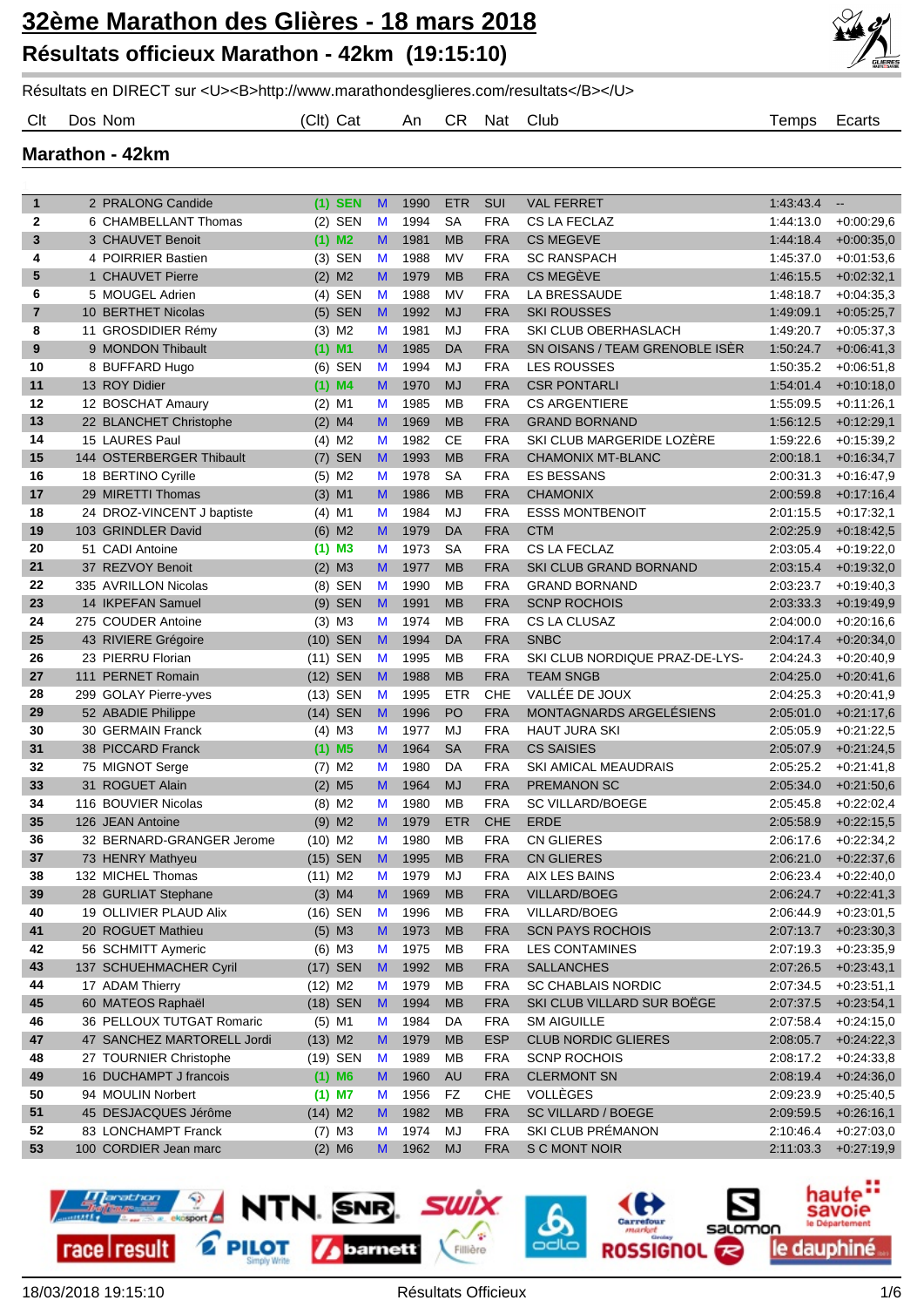

| Clt      | Dos Nom                                    | (Clt) Cat              |        | An           | СR               | Nat                      | Club                                     | Temps                  | Ecarts                       |
|----------|--------------------------------------------|------------------------|--------|--------------|------------------|--------------------------|------------------------------------------|------------------------|------------------------------|
| 54       | 49 FAIVRE Etienne                          | $(4)$ M4               | M      | 1972         | MJ               | <b>FRA</b>               | <b>ASOP</b>                              | 2:11:32.3              | $+0.27:48.9$                 |
| 55       | 42 CAVAZZANA Christophe                    | $(15)$ M2              | M      | 1981         | <b>MB</b>        | <b>FRA</b>               | <b>DRAGONS ANNECY</b>                    | 2:12:38.2              | $+0.28:54,8$                 |
| 56       | 40 DENAT Francois                          | $(16)$ M2              | M      | 1982         | IF               | <b>FRA</b>               | <b>CSCP</b>                              | 2:12:42.1              | $+0.28:58,7$                 |
| 57       | 107 LAUNEY Jérôme                          | $(5)$ M4               | M      | 1971         | DA               | <b>FRA</b>               | <b>VERCORS SKI DE FOND</b>               | 2:12:57.4              | $+0.29:14,0$                 |
| 58       | 134 PERRET Fred                            | $(17)$ M2              | M      | 1978         | <b>MB</b>        | <b>FRA</b>               | ANNECY LE VIEUX                          | 2:13:23.5              | $+0.29:40,1$                 |
| 59       | 121 FALDUTO Mikael                         | $(6)$ M1               | M      | 1983         | <b>MB</b>        | <b>FRA</b>               | <b>BWEK</b>                              | 2:14:36.9              | $+0.30.53,5$                 |
| 60       | 41 GIBELLO Pierre-yves                     | $(3)$ M <sub>5</sub>   | M      | 1967         | DA               | <b>FRA</b>               | GUC                                      | 2:14:47.2              | $+0.31:03,8$                 |
| 61       | 54 KUNTZINGER Francis                      | $(4)$ M <sub>5</sub>   | M      | 1966         | <b>SA</b>        | <b>FRA</b>               | <b>CESN DU REVARD</b>                    | 2:14:51.5              | $+0.31.08,1$                 |
| 62       | 26 MOREL Philippe                          | $(3)$ M6               | M      | 1962         | AU               | <b>FRA</b>               | CLUB NORDIQUE PLOMB DU CANTAL            | 2:14:59.4              | $+0.31:16,0$                 |
| 63       | 59 MONTFORT Laurent                        | $(6)$ M4               | M      | 1972         | <b>MB</b>        | <b>FRA</b>               | S.C. VILLARD                             | 2:15:03.4              | $+0.31:20,0$                 |
| 64       | 281 DUCORDEAU Vincent                      | $(5)$ M <sub>5</sub>   | M      | 1964         | DA               | <b>FRA</b>               | CLUB SKI NORDIQUE VILLARD DE L           | 2:15:06.6              | $+0.31:23,2$                 |
| 65       | 53 LORGE Benoit                            | $(7)$ M4               | M      | 1970         | <b>MJ</b>        | <b>FRA</b>               | <b>HAUT JURA SKI</b>                     | 2:15:17.2              | $+0.31:33,8$                 |
| 66       | 46 TOCHON Laurent                          | $(6)$ M <sub>5</sub>   | M      | 1967         | <b>MB</b>        | <b>FRA</b>               | <b>SC PAYS-ROCHOIS</b>                   | 2:15:19.6              | $+0.31.36,2$                 |
| 67       | 220 ABADIE Robert                          | M <sub>5</sub><br>(7)  | M      | 1967         | P <sub>O</sub>   | <b>FRA</b>               | <b>AGOS-VIDALOS</b>                      | 2:15:31.2              | $+0.31:47,8$                 |
| 68       | 25 BENDER Niklas                           | (20) SEN               | M      | 1995         | IF               | DEU                      | <b>GUC GRENOBLE SKI</b>                  | 2:15:56.7              | $+0.32:13,3$                 |
| 69       | 136 ROGUET Stephane                        | $(18)$ M2              | M      | 1979         | <b>MB</b>        | <b>FRA</b>               | PRAZ LYS-SOM                             | 2:16:26.2              | $+0.32:42,8$                 |
| 70       | 320 WOUTERS David                          | $(8)$ M3               | M      | 1974         | <b>SA</b>        | <b>FRA</b>               | LA MOTTE SERVOLEX CYCLISME               | 2:16:33.9              | $+0.32:50,5$                 |
| 71       | 21 COLOMBAN Sylvain                        | $(9)$ M3               | M      | 1976         | <b>MB</b>        | <b>FRA</b>               | SC NORDIQUE PAYS ROCHOIS                 | 2:17:02.9              | $+0.33:19.5$                 |
| 72       | 88 BOURBON Aymeric                         | $(19)$ M2              | M      | 1979         | <b>MB</b>        | <b>FRA</b>               | <b>DRAGONS ANNECY</b>                    | 2:17:57.4              | $+0.34:14,0$                 |
| 73       | 68 BOISSIERE Julien                        | $(20)$ M2              | M      | 1978         | <b>MB</b>        | <b>FRA</b>               | <b>DRAGONS ANNECY</b>                    | 2:18:20.1              | $+0.34.36,7$                 |
| 74       | 50 BOULEGUE Pierre                         | $(21)$ M2              | M      | 1980         | DA               | <b>FRA</b>               | <b>SKI NORDIQUE CHARTREUSE</b>           | 2:18:37.2              | $+0.34.53.8$                 |
| 75       | 90 CHALLAMEL Romain                        | $(7)$ M1               | M      | 1983         | <b>MB</b>        | <b>FRA</b>               | <b>CERNAY</b>                            | 2:18:41.4              | $+0.34.58,0$                 |
| 76       | 57 VELARD Rémi                             | $(8)$ M4               | M      | 1969         | DA               | <b>FRA</b>               | <b>SNB CHAMROUSSE</b>                    | 2:19:27.7              | $+0.35:44,3$                 |
| 77       | 34 DURAND Nicolas                          | $(22)$ M2              | M      | 1978         | DA               | <b>FRA</b>               | CS SN VILLARD DE LANS                    | 2:19:28.5              | $+0.35:45,1$                 |
| 78       | 69 MERMOUD Etienne                         | $(1)$ M8               | M      | 1952         | <b>MB</b>        | <b>FRA</b>               | <b>CONTAMINES MONTJOIE</b>               | 2:19:57.4              | $+0.36:14.0$                 |
| 79       | 55 DUCHENE Bernard                         | $(2)$ M7               | M      | 1956         | <b>MB</b>        | <b>FRA</b>               | <b>DRAGONS ANNECY</b>                    | 2:20:00.7              | $+0.36:17,3$                 |
| 80       | 76 COSTE Nicolas                           | (21) SEN               | M      | 1989         | <b>SA</b>        | <b>FRA</b>               | CS LA FÉCLAZ                             | 2:20:22.9              | $+0.36:39.5$                 |
| 81       | 105 DUMEAUX Olivier                        | $(9)$ M4               | M      | 1971         | LY               | <b>FRA</b>               | <b>ASUL SPORT NATURE</b>                 | 2:20:45.6              | $+0.37:02,2$                 |
| 82       | 33 ROUTIN Manuel                           | $(10)$ M3              | M      | 1975         | <b>MB</b>        | <b>FRA</b>               | ENTENTE NORDIQUE DU HAUT GIFFR           | 2:21:04.6              | $+0.37:21,2$                 |
| 83       | 61 LEVRINO Gilbert                         | $(3)$ M7               | M      | 1957         | <b>DA</b>        | <b>FRA</b>               | US ST EGRÈVE SKI NORDIQUE                | 2:21:18.1              | $+0.37:34,7$                 |
| 84       | 324 VULLIET Bertrand                       | $(11)$ M3              | M      | 1975         | MB               | <b>FRA</b>               | SKI CLUB GRAND BORNAND                   | 2.21:45.6              | $+0.38:02,2$                 |
| 85       | 62 MICHET Claude                           | $(2)$ M <sub>8</sub>   | M      | 1952         | <b>MB</b>        | <b>FRA</b>               | <b>DRAGONS ANNECY</b>                    | 2:22:47.5              | $+0.39.04,1$                 |
| 86       | 146 CENCI Antoine                          | $(23)$ M <sub>2</sub>  | M      | 1981         | MB               | <b>FRA</b>               | <b>DES BRASSES</b>                       | 2:22:55.9              | $+0.39:12.5$                 |
| 87       | 63 LEVET Alain                             | $(12)$ M3              | M      | 1977         | <b>MB</b>        | <b>FRA</b>               | <b>SCNP ROCHOIS</b>                      | 2:23:04.2              | $+0.39:20,8$                 |
| 88       | 113 BERNARD-GRANGER Fabrice                | $(13)$ M3              | M      | 1977         | DA               | <b>FRA</b>               | <b>SKI NORDIQUE CHARTROUSIN</b>          | 2:23:07.6              | $+0.39:24,2$                 |
| 89       | 91 BARRAL Vincent                          | M <sub>5</sub><br>(8)  | M      | 1967         | <b>MB</b>        | <b>FRA</b>               | <b>DRAGONS ANNECY</b>                    | 2:23:29.8              | $+0.39.46,4$                 |
| 90       | 221 CUEVAS Raphael                         | (22) SEN               | M      | 1994         | <b>MB</b>        | <b>FRA</b>               | GRAND-BORNAND                            | 2:23:35.1              | $+0.39:51,7$                 |
| 91       | 128 JOSSI Sébastien                        | $(24)$ M2              | M      | 1981         | <b>ETR</b>       | <b>CHE</b>               | TRI CLUB GENÈVE                          | 2:23:53.2              | $+0.40:09,8$                 |
| 92       | 65 DECHAMBOUX Jacques                      | $(9)$ M <sub>5</sub>   | M      | 1966         | MB               | <b>FRA</b>               | <b>CLUB NORDIC GLIERES</b>               | 2:23:57.8              | $+0.40:14,4$                 |
| 93       | 64 PIGUET Yohann                           | $(25)$ M2              | M      | 1979         | DA               | <b>FRA</b>               | <b>VSF</b>                               | 2:23:58.7              | $+0.40:15,3$                 |
| 94       | 118 DURAFFOURG Christophe                  | $(10)$ M4              | M      | 1968         | MJ               | <b>FRA</b>               | <b>VESCLES</b>                           | 2:24:24.7              | $+0.40:41,3$                 |
| 95       | 270 DELERCE Stephane<br>117 DEHAUDT Julien | $(14)$ M3              | M      | 1975         | <b>MB</b>        | <b>FRA</b>               | <b>MEGEVETTE</b><br><b>MEYLAN</b>        | 2:24:30.5              | $+0.40:47,1$<br>$+0.41:07,2$ |
| 96       |                                            | $(8)$ M1               | M      | 1985         | DA               | <b>FRA</b>               |                                          | 2:24:50.6<br>2:24:55.7 |                              |
| 97       | 70 SERET Daniel<br>114 BORDIN Matthieu     | $(3)$ M <sub>8</sub>   | M      | 1952         | <b>MV</b>        | <b>FRA</b>               | <b>SKI CLUB LURON</b><br><b>GRENOBLE</b> |                        | $+0.41:12,3$                 |
| 98<br>99 | 123 D'INTRONO-FAVIER Olivier               | $(15)$ M3<br>$(11)$ M4 | M      | 1977<br>1972 | DA<br><b>ETR</b> | <b>FRA</b><br><b>FRA</b> | <b>GRAND LANCY</b>                       | 2:25:05.9<br>2:25:08.4 | $+0.41:22,5$<br>$+0.41:25,0$ |
| 100      | 302 DESROUSSEAUX Pierre                    | $(9)$ M1               | M<br>M | 1983         | МB               | <b>FRA</b>               | DRAGONS D'ANNECY                         | 2:25:11.9              | $+0.41:28,5$                 |
| 101      | 177 CHAMBET Patrick                        | $(10)$ M5              | M      | 1964         | <b>MB</b>        | <b>FRA</b>               | <b>LA CLUSAZ</b>                         | 2:25:33.9              | $+0.41:50,5$                 |
| 102      | 227 GERVASONI Thomas                       | (23) SEN               | M      | 1988         | DA               | <b>FRA</b>               | <b>GRENOBLE</b>                          | 2:25:35.1              | $+0.41:51,7$                 |
| 103      | 124 GROSJEAN Frédéric                      | $(12)$ M4              | M      | 1970         | DA               | <b>FRA</b>               | <b>PRIVAS</b>                            | 2:25:41.2              | $+0.41:57,8$                 |
| 104      | 67 CHEVALLIER Nicolas                      | $(4)$ M6               | M      | 1962         | MB               | <b>FRA</b>               | <b>SC CONTAMINES</b>                     | 2:25:42.0              | $+0.41.58,6$                 |
| 105      | 74 ABRY Jean francois                      | $(5)$ M6               | M      | 1959         | <b>MB</b>        | <b>FRA</b>               | DRAGONS ANNY                             | 2:25:42.9              | $+0.41:59,5$                 |
| 106      | 274 COMTE Didier                           | $(11)$ M <sub>5</sub>  | M      | 1967         | DA               | <b>FRA</b>               | <b>SCPP</b>                              | 2:25:53.6              | $+0.42:10,2$                 |
| 107      | 119 PONCET Thierry                         | $(6)$ M6               | M      | 1961         | <b>MJ</b>        | <b>FRA</b>               | SKI CLUB BELLEGARDE                      | 2:26:25.8              | $+0.42:42,4$                 |
| 108      | 80 LEGUAY Nicolas                          | $(26)$ M2              | M      | 1982         | DA               | <b>FRA</b>               | <b>GRENOBLE</b>                          | 2:26:53.6              | $+0.43:10,2$                 |
| 109      | 109 GRENARD Olivier                        | $(13)$ M4              | M      | 1970         | <b>MB</b>        | <b>FRA</b>               | <b>EVIRES</b>                            | 2:27:07.6              | $+0.43:24,2$                 |
| 110      | 333 DEMANGEON Guillaume                    | $(16)$ M3              | M      | 1973         | AP               | <b>FRA</b>               | MISTRAL ADVENTURA                        | 2:27:14.9              | $+0.43.31,5$                 |
| 111      | 106 SAUBERLI Eric                          | $(7)$ M6               | M      | 1962         | <b>MJ</b>        | <b>CHE</b>               | <b>SC JURA GESSIEN</b>                   | 2:27:29.0              | $+0.43:45,6$                 |
|          |                                            |                        |        |              |                  |                          |                                          |                        |                              |

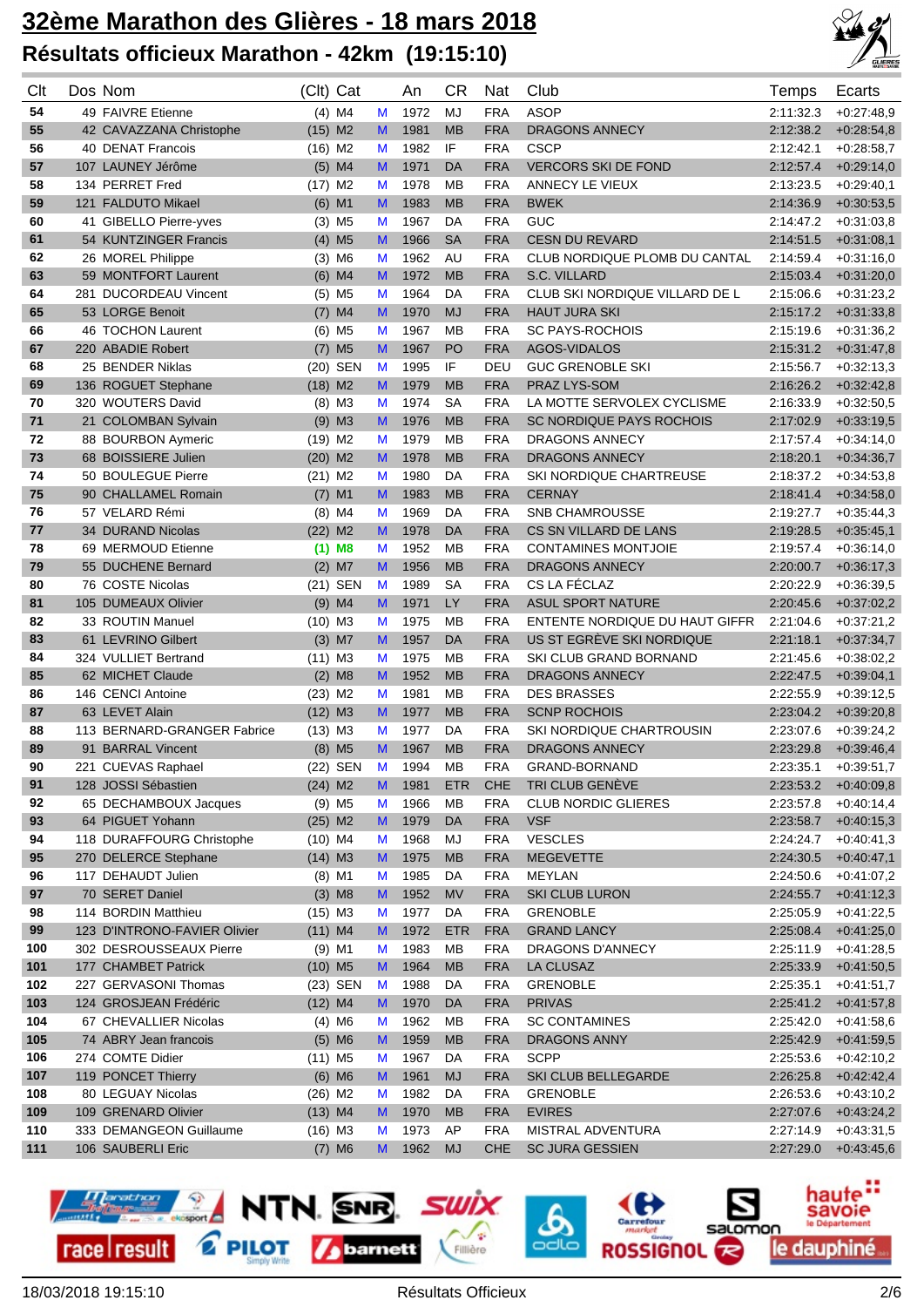

| Clt        | Dos Nom                                    | (Clt) Cat             |        | An           | <b>CR</b>       | Nat                      | Club                                           | Temps                  | Ecarts                       |
|------------|--------------------------------------------|-----------------------|--------|--------------|-----------------|--------------------------|------------------------------------------------|------------------------|------------------------------|
| 112        | 129 LORIDAT Hervé                          | $(14)$ M4             | M      | 1971         | <b>MB</b>       | <b>FRA</b>               | GRAND-BORNAND                                  | 2:27:42.0              | $+0.43.58.6$                 |
| 113        | 97 OUDIN Jerome                            | $(17)$ M3             | M      | 1973         | <b>MB</b>       | <b>FRA</b>               | <b>CNG</b>                                     | 2:27:57.4              | $+0.44:14.0$                 |
| 114        | 72 PELLEGRINI Fabien                       | $(18)$ M3             | M      | 1973         | <b>MB</b>       | <b>FRA</b>               | <b>CNG</b>                                     | 2:28:27.5              | $+0.44.44,1$                 |
| 115        | 115 DELETRAZ Arnaud                        | $(10)$ M1             | M      | 1986         | <b>MB</b>       | <b>FRA</b>               | <b>CLUB NORDIQUE DES GLIÈRES</b>               | 2:28:29.3              | $+0.44.45,9$                 |
| 116        | 298 GUILLERMIN Jean marie                  | (24) SEN              | M      | 1989         | DA              | <b>FRA</b>               | <b>GUC GRENOBLE SKI</b>                        | 2:28:54.5              | $+0.45:11,1$                 |
| 117        | 112 DUNOYER Pierre                         | $(27)$ M2             | M      | 1980         | <b>MB</b>       | <b>FRA</b>               | ENTENTE NORDIQUE DU HAUT GIFFR                 | 2:29:01.6              | $+0.45:18.2$                 |
| 118        | 210 BOUTERAON Michel                       | $(4)$ M7              | M      | 1956         | MJ              | <b>FRA</b>               | SKIEURS ROUSSELANDS                            | 2:29:19.1              | $+0.45:35,7$                 |
| 119        | 306 BOURGEOIS Justin                       | (25) SEN              | M      | 1988         | <b>MJ</b>       | <b>FRA</b>               | <b>LES ROUSSES</b>                             | 2:29:55.8              | $+0.46:12,4$                 |
| 120        | 277 MULLER Cédric                          | $(15)$ M4             | M      | 1972         | <b>MB</b>       | <b>FRA</b>               | DASSAULT OMNI SPORTS                           | 2:30:01.1              | $+0.46:17,7$                 |
| 121        | 130 MICHEL Cyrille                         | $(19)$ M3             | M      | 1976         | <b>MJ</b>       | <b>FRA</b>               | <b>DIVONNE LES BAINS</b>                       | 2:30:02.9              | $+0.46:19,5$                 |
| 122        | 93 AUDRA Guillaume                         | $(20)$ M3             | M      | 1976         | AP              | <b>FRA</b>               | <b>ES VALLOUISE</b>                            | 2:30:11.7              | $+0.46:28,3$                 |
| 123        | 122 GRINDLER Georges                       | $(5)$ M7              | M      | 1955         | <b>SA</b>       | <b>FRA</b>               | PORCIEU-AMBLAGNIEU                             | 2:30:17.7              | $+0.46:34,3$                 |
| 124        | 141 HUDRY CLERGEON Rachel                  | $(12)$ M <sub>5</sub> | M      | 1965         | МB              | <b>FRA</b>               | <b>STAUBLI SPORTS</b>                          | 2:30:35.6              | $+0.46:52,2$                 |
| 125        | 110 CAMPESTRE Jean-marc                    | $(8)$ M6              | M      | 1962         | <b>DA</b>       | <b>FRA</b>               | <b>COUBLEVIE</b>                               | 2:30:35.7              | $+0.46.52,3$                 |
| 126        | 66 ELKAIM Claude                           | $(6)$ M7              | M      | 1954         | DA              | <b>FRA</b>               | <b>ASPTT VALENCE</b>                           | 2:30:43.5              | $+0.47:00,1$                 |
| 127        | 82 VUILLEMIN Alain                         | $(9)$ M6              | M      | 1962         | <b>ETR</b>      | <b>CHE</b>               | <b>AS ROMANDIE</b>                             | 2:31:01.8              | $+0.47:18,4$                 |
| 128        | 101 DUCASTEL Nicolas                       | $(10)$ M6             | M      | 1962         | DA              | <b>FRA</b>               | <b>SN CHARTROUSIN</b>                          | 2:31:20.2              | $+0.47:36,8$                 |
| 129        | 84 DUCRUET Nicolas                         | $(28)$ M2             | M      | 1978         | <b>MB</b>       | <b>FRA</b>               | DRAGONS D ANNECY                               | 2:31:43.5              | $+0.48:00,1$                 |
| 130        | 297 BOULZAT Bernard                        | $(11)$ M6             | M      | 1958         | DA              | <b>FRA</b>               | <b>EGREVE NORDI</b>                            | 2:31:47.4              | $+0.48:04,0$                 |
| 131        | 150 MONNIER Herve                          | $(16)$ M4             | M      | 1972         | <b>MB</b>       | <b>FRA</b>               | <b>SCN PAYS ROCHOIS</b>                        | 2:31:54.8              | $+0.48:11,4$                 |
| 132        | 71 VARAINE Richard                         | $(13)$ M <sub>5</sub> | M      | 1967         | <b>MB</b>       | <b>FRA</b>               | LES DRAGONS D'ANNECY                           | 2:32:13.4              | $+0.48:30,0$                 |
| 133        | 39 BRASSINE Guy                            | $(12)$ M6             | M      | 1959         | <b>AU</b>       | <b>FRA</b>               | CN PLOMB DU CANTAL                             | 2:32:35.2              | $+0.48:51.8$                 |
| 134        | 140 CHARLOT Damien                         | $(21)$ M3             | M      | 1975         | МB              | <b>FRA</b>               | <b>CNG</b>                                     | 2:32:59.6              | $+0.49:16,2$                 |
| 135        | 95 ROLLAND Eric                            | $(22)$ M3             | M      | 1977         | <b>SA</b>       | <b>FRA</b>               | <b>MONTMELIAN</b>                              | 2:33:08.6              | $+0.49:25,2$                 |
| 136        | 102 ARNOUX Guillaume                       | $(23)$ M3             | M      | 1977         | MJ              | <b>FRA</b>               | <b>SC SAINT GENIS POUILLY</b>                  | 2:33:23.1              | $+0.49.39,7$                 |
| 137        | 259 MERMILLON Jean-yves                    | $(14)$ M <sub>5</sub> | M      | 1964         | <b>MJ</b>       | <b>FRA</b>               | <b>US GIRON</b>                                | 2:33:33.8              | $+0.49.50,4$                 |
| 138        | 255 VAXELAIRE Philippe                     | $(7)$ M7              | M      | 1957         | <b>MV</b>       | <b>FRA</b>               | LA BRESSE                                      | 2:33:34.0              | $+0.49.50.5$                 |
| 139        | 135 ROSSI Luca                             | $(17)$ M4             | M      | 1971         | <b>MJ</b>       | <b>ITA</b>               | ASJ74                                          | 2:33:52.9              | $+0.50:09,5$                 |
| 140        | 222 COLONEL Timothé                        | (26) SEN              | M      | 1994         | МB              | <b>FRA</b>               | <b>ANNECY</b>                                  | 2:33:58.5              | $+0.50:15,1$                 |
| 141        | 226 FAVRE-VICTOIRE Louis                   | $(13)$ M6             | M      | 1960         | <b>MB</b>       | <b>FRA</b>               | SKI CLUB BELLEVAUX                             | 2:34:00.3              | $+0.50:16,9$                 |
| 142        | 267 BOULON Olivier                         | $(15)$ M5             | M      | 1967         | <b>MB</b>       | <b>FRA</b>               | <b>THORENS</b>                                 | 2:34:09.4              | $+0.50:26,0$                 |
| 143        | 295 COMMUNAL Sébastien                     | $(18)$ M4             | M      | 1972         | <b>MB</b>       | <b>FRA</b>               | <b>STAUBLI SPORT</b>                           | 2:34:36.0              | $+0.50.52,6$                 |
| 144        | 86 DUSSUCHAL Eric                          | $(29)$ M2             | M      | 1978         | MB              | <b>FRA</b>               | <b>ESERY</b>                                   | 2:34:53.1              | $+0.51:09,7$                 |
| 145        | 92 PESCHOUD Bruno                          | $(19)$ M4             | M      | 1971         | <b>MB</b>       | <b>FRA</b>               | ENTENTE NORDIQUE DU HAUT GIFFR                 | 2:34:58.3              | $+0.51:14,9$                 |
| 146        | 166 BORDIER Karl                           | $(24)$ M3             | М      | 1976         | <b>MB</b>       | <b>FRA</b>               | SC VILLARD SUR BOEGE                           | 2:35:10.4              | $+0.51:27,0$                 |
| 147        | 195 CAVERNE Laurent                        | (27) SEN              | M      | 1991         | <b>LY</b>       | <b>FRA</b>               | <b>ASUL SPORTS NATURE</b>                      | 2:35:27.9              | $+0.51:44,5$                 |
| 148        | 286 DEBONTRIDE Henri                       | $(16)$ M <sub>5</sub> | М      | 1963         | DA              | <b>FRA</b>               | <b>EGREVE NORDI</b>                            | 2:35:35.9              | $+0.51:52.5$                 |
| 149        | 278 CONSTANS Laurent                       | $(20)$ M4             | M      | 1970         | <b>MB</b>       | <b>FRA</b>               | LES DRAGONS D'ANNECY                           | 2:36:22.8              | $+0.52:39,4$                 |
| 150        | 131 THEOPOLD Nicolas<br>182 RENAUD Patrick | $(30)$ M <sub>2</sub> | M      | 1978         | <b>ETR</b>      | DEU                      | <b>SEMPER BARBATUS</b>                         | 2:37:11.6              | $+0.53:28,2$                 |
| 151<br>152 | 173 BOIRON David                           | $(8)$ M7              | M      | 1953<br>1972 | <b>MJ</b><br>MB | <b>FRA</b><br><b>FRA</b> | SKI CLUB BELLEGARDESUR VALSERI<br>RANDO CHERAN | 2:37:16.6              | $+0.53.33,2$                 |
| 153        | 180 VERGUET Alain                          | $(21)$ M4<br>$(9)$ M7 | M<br>M | 1957         | MJ              | <b>FRA</b>               | <b>HAUT JURA SKI</b>                           | 2:37:33.5<br>2:38:08.1 | $+0.53:50,1$<br>$+0.54:24,7$ |
| 154        | 104 LAMY CHAPUIS Alain                     | $(10)$ M7             | M      | 1957         | MJ              | <b>FRA</b>               | <b>HAUT JURA SKI</b>                           | 2:38:12.2              | $+0.54:28,8$                 |
| 155        | 211 ROZÉ Thomas                            | (28) SEN              | M      | 1990         | <b>MB</b>       | <b>FRA</b>               | <b>POISY</b>                                   | 2:38:16.3              | $+0.54.32,9$                 |
| 156        | 292 PENVEN Bruno                           | $(14)$ M6             | M      | 1962         | SA              | <b>FRA</b>               | <b>BSN</b>                                     | 2:38:42.4              | $+0.54.59.0$                 |
| 157        | 120 DURAND Julien                          | $(11)$ M1             | M      | 1985         | <b>MB</b>       | <b>FRA</b>               | <b>TEAM POISY</b>                              | 2:39:23.9              | $+0.55:40.5$                 |
| 158        | 319 CAPITANT Christophe                    | $(22)$ M4             | M      | 1972         | МB              | <b>FRA</b>               | CHAVANOD                                       | 2:39:38.0              | $+0.55.54,6$                 |
| 159        | 190 COUROUGE Laurent                       | $(17)$ M <sub>5</sub> | M      | 1966         | <b>MB</b>       | <b>FRA</b>               | <b>VEYRIER DU LAC</b>                          | 2:40:45.4              | $+0.57:02,0$                 |
| 160        | 215 VEDOVATI Serge                         | $(15)$ M6             | М      | 1961         | AP              | <b>FRA</b>               | CLUB DES SPORTS VAL LOURON                     | 2:41:08.8              | $+0.57:25,4$                 |
| 161        | 77 VALDENAIRE Daniel                       | $(11)$ M7             | M      | 1955         | <b>MV</b>       | <b>FRA</b>               | <b>AVENIR CORNIMONT</b>                        | 2:41:15.2              | $+0.57:31,8$                 |
| 162        | 325 FAILLENET Guillaume                    | $(31)$ M2             | M      | 1980         | MB              | <b>FRA</b>               | DRAGONS ANNECY                                 | 2:41:18.3              | $+0.57:34,9$                 |
| 163        | 127 FRANCON Laurent                        | $(18)$ M5             | M      | 1967         | <b>MJ</b>       | <b>FRA</b>               | <b>BELLEGARDE</b>                              | 2:41:39.0              | $+0.57:55,6$                 |
| 164        | 87 PERRIER Bruno                           | $(19)$ M5             | M      | 1966         | MJ              | <b>FRA</b>               | SKI CLUB BELLEGARDE                            | 2:41:54.9              | $+0.58:11,5$                 |
| 165        | 183 BESSON Jacques                         | $(20)$ M5             | M      | 1966         | <b>MB</b>       | <b>FRA</b>               | <b>SEVRIER</b>                                 | 2:42:04.2              | $+0.58:20,8$                 |
| 166        | 184 BOAS Xavier                            | $(12)$ M1             | M      | 1983         | MB              | <b>FRA</b>               | <b>ENDURANCE SHOP ANNECY</b>                   | 2:42:24.8              | $+0.58:41,4$                 |
| 167        | 252 CHAMBET Jean-pierre                    | $(16)$ M6             | M      | 1960         | <b>MB</b>       | <b>FRA</b>               | <b>CHAVANOD</b>                                | 2:42:59.2              | $+0.59:15,8$                 |
| 168        | 309 DALLEMAGNE Ghislain                    | $(12)$ M7             | M      | 1953         | МB              | <b>FRA</b>               | DRAGONS ANNECY                                 | 2:43:18.6              | $+0.59.35,2$                 |
| 169        | 161 FLANDORFFER Bernd                      | $(23)$ M4             | M      | 1970         | AP              | <b>DEU</b>               | <b>BRG</b>                                     | 2:43:33.2              | $+0.59.49,8$                 |
|            |                                            |                       |        |              |                 |                          |                                                |                        |                              |

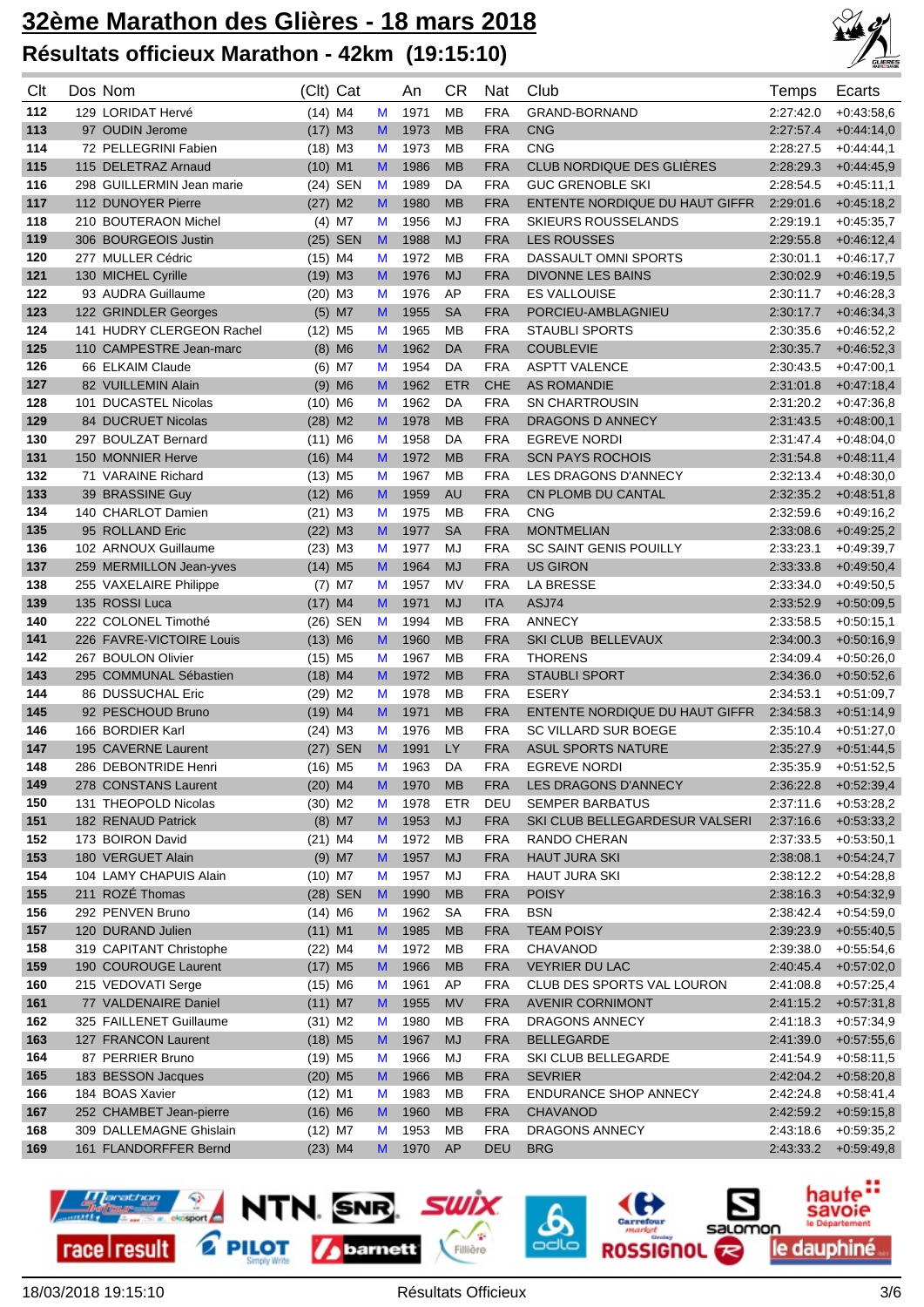

| Clt | Dos Nom                      | (Clt) Cat             |    | An   | <b>CR</b>  | <b>Nat</b> | Club                                 | Temps     | Ecarts       |
|-----|------------------------------|-----------------------|----|------|------------|------------|--------------------------------------|-----------|--------------|
| 170 | 199 LAFFAY Alain             | $(4)$ M <sub>8</sub>  | M  | 1950 | MJ         | <b>FRA</b> | S.C DU JURA GESSIEN                  | 2:43:50.6 | $+1:00:07,2$ |
| 171 | 239 BRUN René                | $(5)$ M8              | M  | 1950 | AP         | <b>FRA</b> | <b>A.S EDELWEISS</b>                 | 2:43:56.9 | $+1:00:13,5$ |
| 172 | 181 COLLET Gautier           | $(13)$ M1             | M  | 1986 | MB         | <b>FRA</b> | <b>COLMAR</b>                        | 2:44:07.3 | $+1:00:23.9$ |
| 173 | 279 BAZIN Alain-guy          | $(24)$ M4             | M  | 1968 | <b>MB</b>  | <b>FRA</b> | <b>UCTM</b>                          | 2:44:11.5 | $+1:00:28,1$ |
| 174 | 332 CATEAU Jean michel       | $(21)$ M5             | M  | 1967 | AP         | <b>FRA</b> | VAUCLUSE AVENTURE ÉVASION            | 2:44:16.6 | $+1:00:33.2$ |
| 175 | 296 LUXEMBOURG David         | $(25)$ M3             | M  | 1977 | DA         | <b>FRA</b> | <b>SNB CHAMROUSSE</b>                | 2:44:21.3 | $+1:00:37,9$ |
| 176 | 164 COSTAZ Maxime            | (29) SEN              | M  | 1990 | <b>MB</b>  | <b>FRA</b> | <b>VILLARD</b>                       | 2:44:29.0 | $+1:00:45,6$ |
| 177 | 268 ANGELLOZ NICOUD Michel   | $(17)$ M6             | M  | 1960 | <b>MB</b>  | <b>FRA</b> | <b>CNG</b>                           | 2:45:12.6 | $+1:01:29.2$ |
| 178 | 191 DURAND David             | $(32)$ M <sub>2</sub> | M  | 1978 | MJ         | <b>FRA</b> | <b>SC PRÉMANON</b>                   | 2:45:52.9 | $+1:02:09,5$ |
| 179 | 162 HOLLARD Arnau            | $(33)$ M2             | M  | 1979 | <b>MV</b>  | <b>FRA</b> | <b>GERARDMER</b>                     | 2:46:16.6 | $+1:02:33,2$ |
| 180 | 138 BALLAY Hervé             | $(25)$ M4             | M  | 1971 | <b>MV</b>  | <b>FRA</b> | <b>VENTRON</b>                       | 2:46:28.1 | $+1:02:44,7$ |
| 181 | 240 CLAUDEL Stephane         | $(26)$ M4             | M  | 1969 | <b>MV</b>  | <b>FRA</b> | <b>SKIEURS DU TANET</b>              | 2:46:43.6 | $+1:03:00,2$ |
| 182 | 179 POIRET Michaël           | $(26)$ M3             | M  | 1975 | <b>SA</b>  | <b>FRA</b> | CAF AIX LES BAINS                    | 2:46:56.9 | $+1:03:13,5$ |
| 183 | 243 PELLAT Bruno             | $(27)$ M4             | M  | 1969 | <b>DA</b>  | <b>FRA</b> | <b>COUREUR DE GLEZY</b>              | 2:48:17.2 | $+1.04.33,8$ |
| 184 | 329 PARET André              | $(6)$ M <sub>8</sub>  | M  | 1952 | DA         | <b>FRA</b> | CO 7 LAUX                            | 2:48:21.8 | $+1:04:38,3$ |
| 185 | 273 ROUGE Fabien             | $(27)$ M3             | M  | 1975 | <b>MB</b>  | <b>FRA</b> | <b>ANNECY</b>                        | 2:48:26.8 | $+1.04.43,4$ |
| 186 | 257 ROUSSET Francis          | $(14)$ M1             | M  | 1985 | DA         | <b>FRA</b> | <b>VILLE LA GRAND</b>                | 2:48:33.8 | $+1:04:50,4$ |
| 187 | 230 VEYRAT-LACHENAL Didier   | $(22)$ M <sub>5</sub> | M  | 1963 | <b>MB</b>  | <b>FRA</b> | <b>VIEUGY</b>                        | 2:48:49.0 | $+1:05:05.6$ |
| 188 | 315 GREGOIRE Bernard         | $(7)$ M <sub>8</sub>  | M  | 1950 | AP         | <b>FRA</b> | SKI CLUB GAP BAYARD                  | 2:49:01.9 | $+1:05:18,5$ |
| 189 | 198 DUCHANOY Claude          | $(8)$ M8              | M  | 1952 | <b>MV</b>  | <b>FRA</b> | <b>AVENIR CORNIMONT</b>              | 2:49:52.3 | $+1:06:08.9$ |
| 190 | 85 VERMET Svend              | (30) SEN              | M  | 1991 | MJ         | <b>FRA</b> | <b>DIVONNE RUNNING</b>               | 2:49:54.0 | $+1:06:10,6$ |
| 191 | 288 ROUSSEL Sébastien        | $(28)$ M4             | M  | 1970 | <b>MJ</b>  | <b>FRA</b> | <b>ESSS MONTBENOIT</b>               | 2:49:57.1 | $+1:06:13,7$ |
| 192 | 174 JOURNET Damien           | $(34)$ M2             | M  | 1980 | <b>SA</b>  | <b>FRA</b> | <b>PERREX</b>                        | 2:50:09.1 | $+1:06:25.7$ |
| 193 | 264 LUGUET Christophe        | $(29)$ M4             | M  | 1972 | <b>MB</b>  | <b>FRA</b> | <b>VILLY LE PELLOUX</b>              | 2:50:27.5 | $+1.06:44,1$ |
| 194 | 143 LEGASTELOIS Philippe     | $(13)$ M7             | M  | 1956 | DA         | <b>FRA</b> | <b>VERCORS SKI DE FOND</b>           | 2:50:42.1 | $+1:06:58.7$ |
| 195 | 269 DIGONNET Roland          | $(23)$ M5             | M  | 1966 | <b>MJ</b>  | <b>FRA</b> | TRIATHLON BASSIN BELLEGARDIEN        | 2:50:49.3 | $+1:07:05,9$ |
| 196 | 213 MORISSON Julien          | $(35)$ M2             | M  | 1980 | AP         | <b>FRA</b> | <b>PERTUIS</b>                       | 2:51:26.3 | $+1.07.42.9$ |
| 197 | 262 URIBE ZAMORA Jean-pierre | $(30)$ M4             | M  | 1971 | <b>MB</b>  | <b>FRA</b> | <b>CYCLOS ST-JEOIRE</b>              | 2:51:26.6 | $+1:07:43,2$ |
| 198 | 266 THUILLE Christophe       | $(24)$ M5             | M  | 1966 | MJ         | <b>FRA</b> | SKI CLUB BELLEGARDE                  | 2:51:57.8 | $+1.08:14.4$ |
| 199 | 290 PAGANI Tom               | (31) SEN              | M  | 1990 | <b>MB</b>  | <b>FRA</b> | <b>LES HYDROS - ANNECY TRIATHLON</b> | 2:52:24.5 | $+1.08:41,1$ |
| 200 | 201 CARRE Gilles             | $(25)$ M5             | M  | 1965 | <b>ETR</b> | <b>FRA</b> | <b>BIEL-BIENNE</b>                   | 2:52:34.4 | $+1.08.51,0$ |
| 201 | 214 SCHWEY Nicolas           | $(28)$ M3             | M  | 1974 | <b>MB</b>  | <b>FRA</b> | <b>CNG</b>                           | 2:53:08.7 | $+1:09:25,2$ |
| 202 | 167 MERLET Jean paul         | $(26)$ M5             | M  | 1967 | <b>MB</b>  | <b>FRA</b> | <b>ANNECY</b>                        | 2:53:17.5 | $+1:09:34,1$ |
| 203 | 241 ROUTIN Gilles            | $(15)$ M1             | M  | 1986 | <b>SA</b>  | <b>FRA</b> | <b>LA FECLAZ</b>                     | 2:53:22.9 | $+1:09:39,5$ |
| 204 | 186 VERRIER Frédéric         | $(36)$ M2             | M  | 1981 | LY         | <b>FRA</b> | SAINT GERMAIN EN LAYE                | 2.54.40.2 | $+1:10:56,8$ |
| 205 | 98 DEPRAZ Christophe         | $(29)$ M3             | M  | 1973 | <b>MB</b>  | <b>FRA</b> | <b>CHABLAIS NORDIC</b>               | 2:54:42.7 | $+1:10:59,3$ |
| 206 | 209 RIVIERE Gilles           | $(18)$ M6             | M  | 1961 | DA         | <b>FRA</b> | <b>GRENOBLE</b>                      | 2:54:58.2 | $+1:11:14.8$ |
| 207 | 250 PAGNIER Roger            | $(14)$ M7             | M  | 1957 | LY         | <b>FRA</b> | <b>OULLINS</b>                       | 2:55:09.7 | $+1:11:26,3$ |
| 208 | 153 UNAL Gilles              | $(27)$ M5             | M  | 1967 | МB         | <b>FRA</b> | CUSY                                 | 2:55:42.5 | $+1:11:59,1$ |
| 209 | 242 VERGNE Francois          | $(19)$ M6             | M  | 1961 | <b>MB</b>  | <b>FRA</b> | <b>ASO NTN-SNR</b>                   | 2:55:58.0 | $+1:12:14,6$ |
| 210 | 314 VONO Jean                | $(15)$ M7             | M  | 1953 | <b>SA</b>  | <b>FRA</b> | SAINT JEAN DE MAURIENNE              | 2:56:06.2 | $+1:12:22,8$ |
| 211 | 228 MARCHAND Gregory         | $(16)$ M1             | M  | 1983 | <b>MB</b>  | <b>ARM</b> | ANNECY                               | 2:56:22.5 | $+1:12:39,1$ |
| 212 | 139 BICHET Francois          | $(16)$ M7             | M  | 1954 | AU         | <b>FRA</b> | <b>CRETES FOREZ</b>                  | 2:56:23.7 | $+1:12:40,3$ |
| 213 | 248 GOJON Alain              | $(31)$ M4             | M  | 1969 | LY         | <b>FRA</b> | CLUB SPORTIF VALROMEY RETORD         | 2:57:06.9 | $+1:13:23,5$ |
| 214 | 238 REYMOND Pascal           | $(28)$ M5             | M  | 1966 | AP         | <b>FRA</b> | VAUCLUSE AVENTURE ÉVASION            | 2:57:49.4 | $+1:14:06.0$ |
| 215 | 317 FRAIX BURNET Magali      | $(1)$ M3              | F. | 1973 | <b>MB</b>  | <b>FRA</b> | <b>PRINGY</b>                        | 2:57:58.8 | $+1:14:15,4$ |
| 216 | 165 GARROT Tof               | $(29)$ M5             | M  | 1964 | MB         | <b>FRA</b> | <b>GROISY</b>                        | 2:58:03.2 | $+1:14:19,8$ |
| 217 | 289 MIOLLANY Frederic        | $(32)$ M4             | M  | 1970 | <b>MB</b>  | <b>FRA</b> | <b>CNG</b>                           | 2:58:07.4 | $+1:14:24,0$ |
| 218 | 236 VUERICH Paolo            | $(9)$ M <sub>8</sub>  | M  | 1949 | AP         | <b>ITA</b> | S.C. CHAMPSAUR VALGAUDEMAR           | 2:58:09.6 | $+1:14:26,2$ |
| 219 | 245 NIEMAZ Jean christophe   | $(30)$ M5             | M  | 1967 | LY         | <b>FRA</b> | ST GERMAIN LES PAROISSES             | 2:58:23.0 | $+1:14:39,6$ |
| 220 | 318 CONDEMINE Yves           | $(20)$ M6             | M  | 1960 | LY.        | <b>FRA</b> | <b>VILLEURBANNE</b>                  | 2:58:30.0 | $+1:14:46,6$ |
| 221 | 334 SIGNE Pierre-marie       | $(33)$ M4             | M  | 1972 | <b>MB</b>  | <b>FRA</b> | SKI CLUB ANNEMASSIEN                 | 2:58:40.2 | $+1:14:56,8$ |
| 222 | 217 LAFORME Philippe         | $(31)$ M5             | M  | 1964 | DA         | <b>FRA</b> | <b>EGREVE NORDI</b>                  | 2:59:18.9 | $+1:15:35,5$ |
| 223 | 305 ROLLAND Loic             | (32) SEN              | M  | 1992 | <b>MB</b>  | <b>FRA</b> | VIUZ LA CHIESAZ                      | 2:59:32.0 | $+1:15:48,6$ |
| 224 | 154 MENTHA Nicolas           | $(21)$ M6             | M  | 1960 | MJ         | CHE        | GENÈVE                               | 3:00:14.7 | $+1:16:31,3$ |
| 225 | 224 BALLANGER Jérôme         | $(17)$ M1             | M  | 1986 | IF         | <b>FRA</b> | <b>PARIS</b>                         | 3:00:55.1 | $+1:17:11,7$ |
| 226 | 246 ROY Laurent              | $(32)$ M5             | M  | 1963 | MВ         | <b>FRA</b> | C N GLIERES                          | 3:01:16.5 | $+1:17:33,1$ |
| 227 | 203 FAIVRE Sylvain           | $(34)$ M4             | M  | 1972 | <b>MB</b>  | <b>FRA</b> | <b>HERY SUR ALBY</b>                 | 3:01:33.4 | $+1:17:50,0$ |

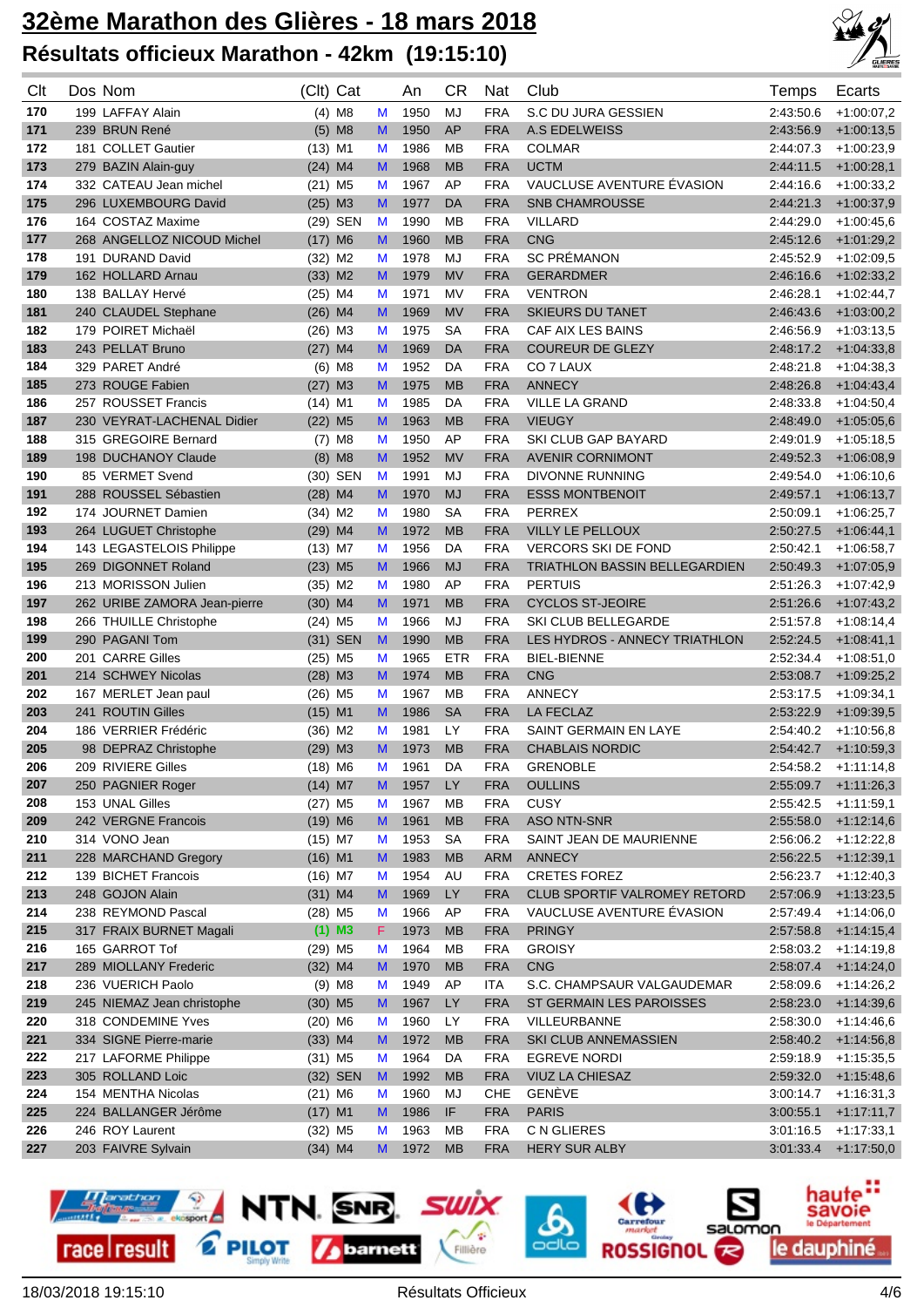

| Clt | Dos Nom                     | (Clt) Cat             |    |    | An   | СR         | Nat        | Club                                 | Temps     | Ecarts       |
|-----|-----------------------------|-----------------------|----|----|------|------------|------------|--------------------------------------|-----------|--------------|
| 228 | 237 SCHNEIDER Pascal        | $(37)$ M2             |    | M  | 1982 | IF         | <b>FRA</b> | <b>ASCO</b>                          | 3:01:34.9 | $+1.17:51.5$ |
| 229 | 328 TSCHIRRET Philippe      | $(35)$ M4             |    | M  | 1969 | <b>DA</b>  | <b>FRA</b> | <b>BRIE ET ANGONNES</b>              | 3:02:07.5 | $+1:18:24,1$ |
| 230 | 223 GURNEL Sebastien        | $(30)$ M3             |    | M  | 1974 | <b>MB</b>  | <b>FRA</b> | <b>CHEVENOZ</b>                      | 3:02:41.3 | $+1:18:57,9$ |
| 231 | 151 CHAZALVIEL Florent      | $(38)$ M2             |    | M  | 1981 | <b>MB</b>  | <b>FRA</b> | <b>ANNEMASSE</b>                     | 3:02:46.4 | $+1:19:03,0$ |
| 232 | 258 BERTRAND Johan          | $(31)$ M3             |    | M  | 1977 | <b>MB</b>  | <b>FRA</b> | ANNECY LE VIEUX                      | 3:03:26.6 | $+1.19.43.2$ |
| 233 | 99 CANARD Philippe          | $(22)$ M6             |    | M  | 1960 | <b>MJ</b>  | <b>FRA</b> | <b>CHAMPAGNOLE</b>                   | 3:03:29.6 | $+1:19:46,2$ |
| 233 | 163 BOGEY Pascal            | $(22)$ M6             |    | M  | 1962 | <b>MB</b>  | <b>FRA</b> | RANDONNEUR DU CHERAN                 | 3:03:29.6 | $+1:19:46,2$ |
| 235 | 176 MINETTI Paolo           | $(17)$ M7             |    | M  | 1957 | <b>ETR</b> | <b>ITA</b> | <b>SPORT TEAM TRASQUERA</b>          | 3:04:30.9 | $+1:20:47,5$ |
| 236 | 327 DUSSOLLIET Julie        | $(1)$ SEN             |    | F  | 1993 | <b>MB</b>  | <b>FRA</b> | DRAGONS D'ANNECY                     | 3:04:44.8 | $+1:21:01,4$ |
| 237 | 293 GOMART Godefroy         | (33) SEN              |    | M  | 1994 | <b>LY</b>  | <b>FRA</b> | <b>LYON</b>                          | 3:04:54.5 | $+1:21:11.1$ |
| 238 | 160 LEHMANN Frederic        | $(32)$ M3             |    | M  | 1974 | <b>MB</b>  | <b>FRA</b> | <b>CHAINAZ LES FRASSES</b>           | 3.05.00.3 | $+1.21:16.9$ |
| 239 | 159 BLETTON Bernard         | $(24)$ M6             |    | M  | 1961 | <b>BO</b>  | <b>FRA</b> | <b>DIJON</b>                         | 3:05:18.3 | $+1:21:34,9$ |
| 240 | 193 DONADIO Serge           | $(33)$ M5             |    | M  | 1963 | DA         | <b>FRA</b> | <b>GRENOBLE</b>                      | 3:05:30.4 | $+1:21:47,0$ |
| 241 | 254 SANTIAGO Ortensia       | $(1)$ M5              |    | F  | 1966 | <b>MJ</b>  | <b>CHE</b> | FERNEY-VOLTAIRE                      | 3:05:34.0 | $+1:21:50,6$ |
| 242 | 247 HAUMONTE Bertrand       | $(36)$ M4             |    | M  | 1970 | <b>SA</b>  | <b>FRA</b> | SAINT JEAN D ARVEY                   | 3:05:57.3 | $+1:22:13,9$ |
| 243 | 260 MANDEL Fabrice          | $(37)$ M4             |    | M  | 1968 | <b>MB</b>  | <b>FRA</b> | <b>SAINT SIXT</b>                    | 3:06:12.9 | $+1:22:29,5$ |
| 244 | 272 ROBIN Olivier           | (33) M3               |    | M  | 1973 | MJ         | <b>FRA</b> | <b>US GIRONNAISE</b>                 | 3:06:13.5 | $+1:22:30,1$ |
| 245 | 308 GODINAT Pierrick        | $(34)$ M3             |    | M  | 1974 | <b>MB</b>  | <b>FRA</b> | <b>DINGY ST CLAIR</b>                | 3:06:25.1 | $+1:22:41,7$ |
| 246 | 311 ROLLAND Sylvain         | $(18)$ M1             |    | M  | 1987 | MJ         | <b>FRA</b> | <b>ANTHY SUR LEMAN</b>               | 3:07:13.3 | $+1:23:29,9$ |
| 247 | 280 LANVERS Eric            | $(34)$ M <sub>5</sub> |    | M  | 1967 | <b>MB</b>  | <b>FRA</b> | <b>VIUZ EN SALLAZ</b>                | 3:07:18.7 | $+1:23:35.3$ |
| 248 | 303 ANDEVERT Arnaud         | (39) M2               |    | M  | 1979 | MB         | <b>FRA</b> | ALEX                                 | 3:07:30.4 | $+1:23:47,0$ |
| 249 | 148 BECAERT Stéphane        | $(38)$ M4             |    | M  | 1970 | <b>MB</b>  | <b>FRA</b> | LES ALLIGATORS SEYNOD TRIATHLO       | 3:07:31.7 | $+1:23:48,3$ |
| 250 | 287 GENTET Pascal           | $(35)$ M5             |    | M  | 1964 | LY         | <b>FRA</b> | <b>BOURG EN BRESSE</b>               | 3:08:04.0 | $+1:24:20,6$ |
| 251 | 336 VUILLET Etienne         | $(36)$ M5             |    | M  | 1966 | <b>MB</b>  | <b>FRA</b> | <b>PAYS ROCHOIS</b>                  | 3:08:36.6 | $+1:24:53,2$ |
| 252 | 291 MASSON Gaetan           | $(40)$ M2             |    | M  | 1978 | <b>MB</b>  | <b>FRA</b> | <b>TEAM BARAKAFRITES</b>             | 3:08:43.6 | $+1:25:00,2$ |
| 253 | 276 MERCIER Jean yves       | $(39)$ M4             |    | M  | 1971 | <b>MJ</b>  | <b>FRA</b> | <b>ECHALLON</b>                      | 3:08:58.5 | $+1:25:15,1$ |
| 254 | 256 FAVARETTO Stephane      | $(40)$ M4             |    | M  | 1970 | <b>MB</b>  | <b>FRA</b> | RANDO CHERAN                         | 3.09.55.3 | $+1:26:11,9$ |
| 255 | 212 AUGROS Pierre           | $(19)$ M1             |    | M  | 1985 | <b>LY</b>  | <b>FRA</b> | <b>LYON</b>                          | 3:10:12.7 | $+1:26:29,3$ |
| 256 | 285 BOUVIER Catherine       | $(2)$ M3              |    | F  | 1974 | <b>MB</b>  | <b>FRA</b> | <b>THUSY</b>                         | 3:11:01.5 | $+1:27:18,1$ |
| 257 | 326 LAMADON Matthieu        | (34) SEN              |    | M  | 1992 | <b>SA</b>  | <b>FRA</b> | <b>CHAMBERY</b>                      | 3:11:14.5 | $+1:27:31,1$ |
| 258 | 197 PASQUIER Jeremy         | (35) SEN              |    | M  | 1988 | <b>MB</b>  | <b>FRA</b> | <b>NAVES PARMELAN</b>                | 3:11:15.7 | $+1:27:32,3$ |
| 259 | 330 MANNAZ Jean michel      | $(25)$ M6             |    | M  | 1961 | <b>MB</b>  | <b>FRA</b> | RANDONNEURS DU CHERAN                | 3:11:35.0 | $+1:27:51,6$ |
| 260 | 282 NIVOU Alain             | $(18)$ M7             |    | M  | 1956 | <b>MJ</b>  | <b>FRA</b> | <b>SCJG</b>                          | 3:11:47.5 | $+1.28.04.1$ |
| 261 | 219 GUYOT Pierre-yves       | $(35)$ M3             |    | M  | 1977 | <b>MB</b>  | <b>FRA</b> | <b>LES HYDROS</b>                    | 3:11:51.4 | $+1:28:08.0$ |
| 262 | 312 LABBE-LAVIGNE Dominique | (37) M5               |    | M  | 1965 | DA         | <b>FRA</b> | <b>EYBENS</b>                        | 3:12:00.0 | $+1:28:16,6$ |
| 263 | 44 POULAIN Camille          | (1)                   | M1 | F  | 1985 | IF         | <b>FRA</b> | <b>CSCP</b>                          | 3:12:51.4 | $+1:29:08,0$ |
| 264 | 79 PICCARD Karl             | $(41)$ M4             |    | M  | 1969 | <b>SA</b>  | <b>FRA</b> | <b>LES SAISIES</b>                   | 3:15:25.6 | $+1.31.42.2$ |
| 265 | 244 DETSIS Cecile           | $(3)$ M3              |    | F  | 1974 | IF         | <b>FRA</b> | <b>CSCP</b>                          | 3:17:41.2 | $+1:33:57,8$ |
| 266 | 322 ROBIN Henri             | $(38)$ M5             |    | M  | 1964 | AU         | <b>FRA</b> | SC DU MÉZENC                         | 3:18:47.5 | $+1:35:04,1$ |
| 267 | 265 MANDEL Carole           | $(1)$ M4              |    | F. | 1971 | <b>MB</b>  | <b>FRA</b> | <b>SAINT SIXT</b>                    | 3:19:11.0 | $+1:35:27,6$ |
| 268 | 331 ZACHARIAS Florian       | (36) SEN              |    | M  | 1990 | MJ         | <b>FRA</b> | <b>TRIATHLON BASSIN BELLEGARDIEN</b> | 3:19:47.9 | $+1:36:04,5$ |
| 269 | 155 SCHUMMER David          | $(42)$ M4             |    | M  | 1972 | DA         | <b>FRA</b> | <b>FFS</b>                           | 3:21:05.5 | $+1:37:22,1$ |
| 270 | 147 HUGHES Peter            | $(26)$ M6             |    | M  | 1958 | ETR        | <b>GBR</b> | <b>LONDON</b>                        | 3:21:24.2 | $+1:37:40,8$ |
| 271 | 157 PASQUIER Thomas         | (37) SEN              |    | M  | 1990 | <b>MB</b>  | <b>FRA</b> | <b>PARIS</b>                         | 3:21:55.3 | $+1:38:11,9$ |
| 272 | 171 CHAPEL Claude           | (43) M4               |    | M  | 1970 | MB         | <b>FRA</b> | ASO NTN-SNR                          | 3:22:33.5 | $+1.38.50.1$ |
| 273 | 225 JACQUIER Jean-pierre    | $(1)$ M9              |    | M  | 1946 | <b>MB</b>  | <b>FRA</b> | <b>CHABLAIS NORDIC</b>               | 3:22:54.1 | $+1:39:10,7$ |
| 274 | 156 CHOLIN Marc             | $(19)$ M7             |    | M  | 1955 | MB         | <b>FRA</b> | <b>CAF ANNECY</b>                    | 3:24:48.7 | $+1:41:05,3$ |
| 275 | 284 NERRIERE Christian      | $(39)$ M5             |    | M  | 1967 | DA         | <b>FRA</b> | <b>SNBC</b>                          | 3:26:32.2 | $+1:42:48,8$ |
| 276 | 172 PENET Philippe          | $(44)$ M4             |    | M  | 1968 | MB         | <b>FRA</b> | <b>NAVES</b>                         | 3:27:09.5 | $+1.43:26,1$ |
| 277 | 187 BERAUD Marc             | $(36)$ M3             |    | M  | 1975 | <b>MB</b>  | <b>FRA</b> | <b>CHABLAIS NORDIC</b>               | 3:27:19.1 | $+1:43:35,7$ |
| 278 | 229 PONCET Thierry          | $(41)$ M2             |    | M  | 1982 | AP         | <b>FRA</b> | VAUCLUSE AVENTURE ÉVASION            | 3:28:33.0 | $+1.44:49,6$ |
| 279 | 271 GOMART Hubert           | $(40)$ M5             |    | M  | 1964 | LY         | <b>FRA</b> | <b>LYON</b>                          | 3:32:56.1 | $+1:49:12,7$ |
| 280 | 313 PIERREJEAN Didier       | $(27)$ M6             |    | M  | 1958 | МB         | <b>FRA</b> | <b>CNG</b>                           | 3:33:02.8 | $+1.49:19,4$ |
| 281 | 253 AFCHAIN Guillaume       | $(37)$ M3             |    | M  | 1977 | <b>MB</b>  | <b>FRA</b> | <b>DOUSSARD</b>                      | 3:34:25.5 | $+1:50:42,1$ |
| 282 | 168 SAGNOL Thierry          | $(41)$ M5             |    | M  | 1963 | МB         | <b>FRA</b> | ANNECY LE VIEUX                      | 3:34:28.7 | $+1:50:45,3$ |
| 283 | 192 VERHOLLE Sebastien      | $(38)$ M3             |    | M  | 1973 | <b>MB</b>  | <b>FRA</b> | <b>FAVERGES</b>                      | 3:35:33.0 | $+1:51:49,6$ |
| 284 | 207 HEWITT Malcolm          | $(45)$ M4             |    | M  | 1968 | МB         | <b>GBR</b> | SAINT GERVAIS LES BAINS              | 3:36:05.9 | $+1:52:22.5$ |
| 285 | 321 BRIFFAZ Pascal          | $(46)$ M4             |    | M  | 1971 | <b>MB</b>  | <b>FRA</b> | <b>MARIGNIER</b>                     | 3:40:21.5 | $+1.56.38,1$ |